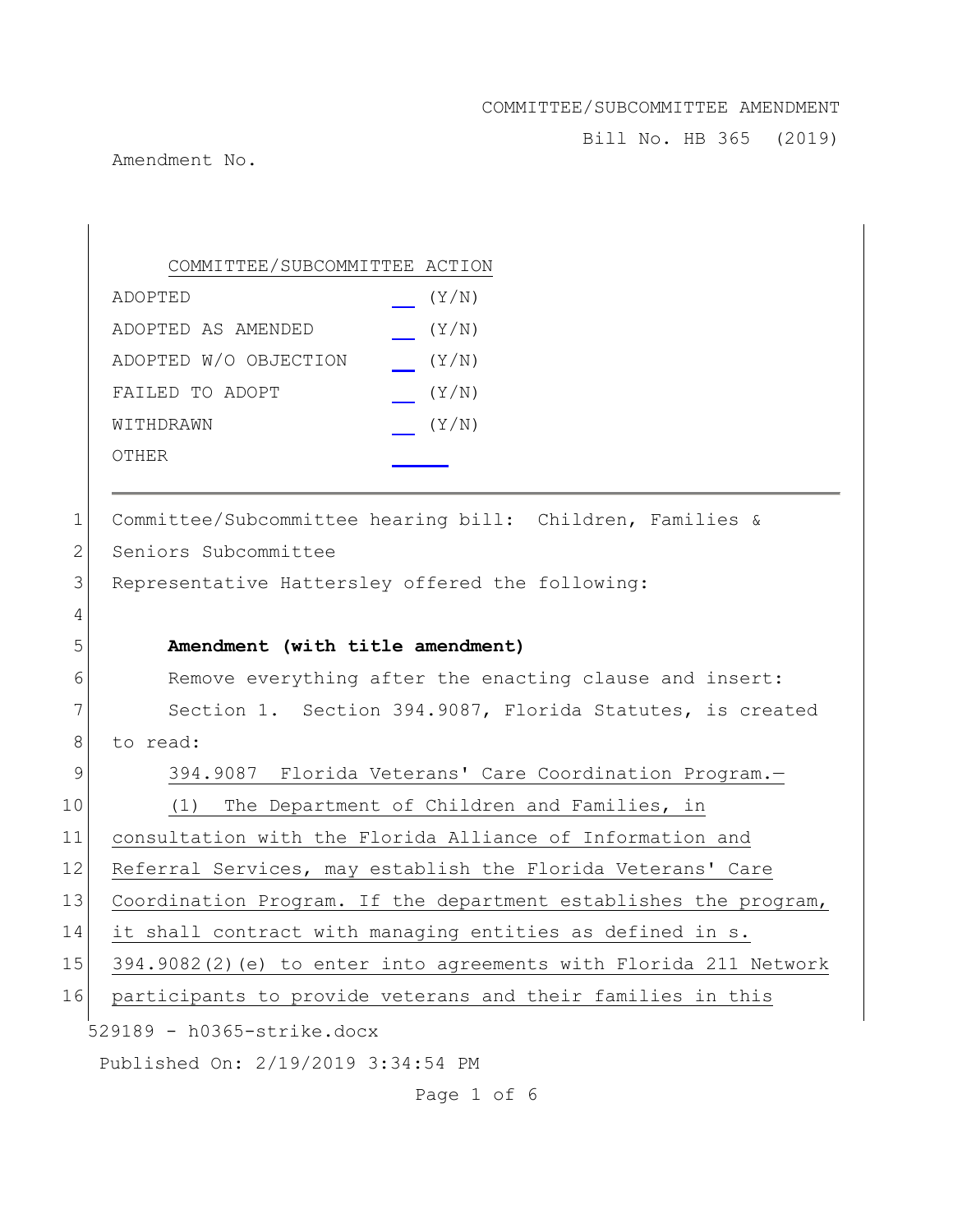Bill No. HB 365 (2019)

Amendment No.

| 17 | state with dedicated behavioral health care referral services,   |
|----|------------------------------------------------------------------|
| 18 | especially mental health and substance abuse services. The       |
| 19 | department shall model the program after the proof-of-concept    |
| 20 | pilot program established in 2014 by the Crisis Center of Tampa  |
| 21 | Bay and the Florida Department of Veterans' Affairs in           |
| 22 | Hillsborough, Pasco, Pinellas, Polk, and Manatee Counties.       |
| 23 | (2)<br>The goals of the program are to:                          |
| 24 | (a) Prevent suicides by veterans.                                |
| 25 | Increase veterans' use of programs and services<br>(b)           |
| 26 | provided by the United States Department of Veterans Affairs.    |
| 27 | Increase the number of veterans who use other<br>(C)             |
| 28 | available community-based programs and services.                 |
| 29 | (3)<br>The program must be available statewide. Program          |
| 30 | services must be provided by program teams operated by Florida   |
| 31 | 211 Network participants, as authorized by s. 408.918. A Florida |
| 32 | 211 Network participant may provide services in more than one    |
| 33 | managing entity's geographic area under a single contract.       |
| 34 | The program teams shall provide referral and care<br>(4)         |
| 35 | coordination services to veterans and their families and expand  |
| 36 | the existing Florida 211 Network to include the optimal range of |
| 37 | veterans' service organizations and programs. Program services   |
| 38 | must include:                                                    |
| 39 | Telephonic peer support, crisis intervention, and the<br>(a)     |
| 40 | communication of information on referral resources.              |
|    |                                                                  |
|    | 529189 - h0365-strike.docx                                       |

Published On: 2/19/2019 3:34:54 PM

Page 2 of 6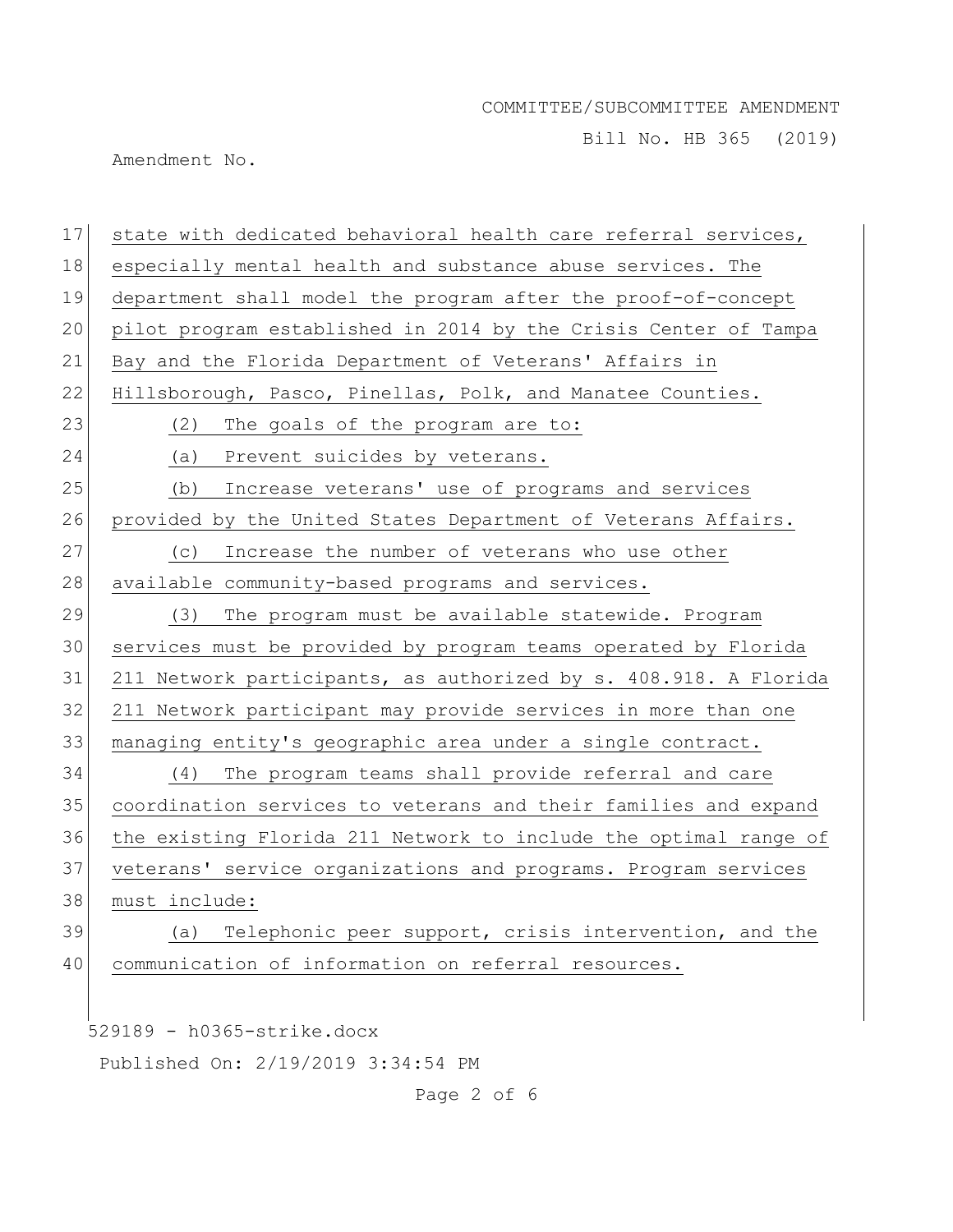Bill No. HB 365 (2019)

Amendment No.

| 41 | Treatment coordination, including coordination of<br>(b)         |
|----|------------------------------------------------------------------|
| 42 | followup care.                                                   |
| 43 | (c) Suicide risk assessment.                                     |
| 44 | (d) Promotion of the safety and wellness of veterans and         |
| 45 | their families, including continuous safety planning and         |
| 46 | support.                                                         |
| 47 | Resource coordination, including data analysis, to<br>(e)        |
| 48 | facilitate acceptance, enrollment, and attendance of veterans    |
| 49 | and their families in programs and services provided by the      |
| 50 | United States Department of Veterans Affairs and other available |
| 51 | community-based programs and services.                           |
| 52 | Immediate needs assessments, including safety planning<br>(f)    |
| 53 | and support.                                                     |
| 54 | (5)<br>To enhance program services, program teams shall:         |
| 55 | Track the number of requests from callers who are<br>(a)         |
| 56 | veterans or members of a veteran's family.                       |
| 57 | Follow up with callers who are veterans or members of<br>(b)     |
| 58 | a veteran's family to determine whether they have acted on the   |
| 59 | referrals or received the assistance needed and whether          |
| 60 | additional referral or advocacy is needed.                       |
| 61 | Develop and implement communication strategies, such<br>(C)      |
| 62 | as media promotions, public service announcements, print and     |
| 63 | Internet articles, and community presentations, to inform        |
| 64 | veterans and their families about available programs and         |
| 65 | services provided by the United States Department of Veterans    |
|    | 529189 - h0365-strike.docx                                       |
|    | Published On: 2/19/2019 3:34:54 PM                               |

Page 3 of 6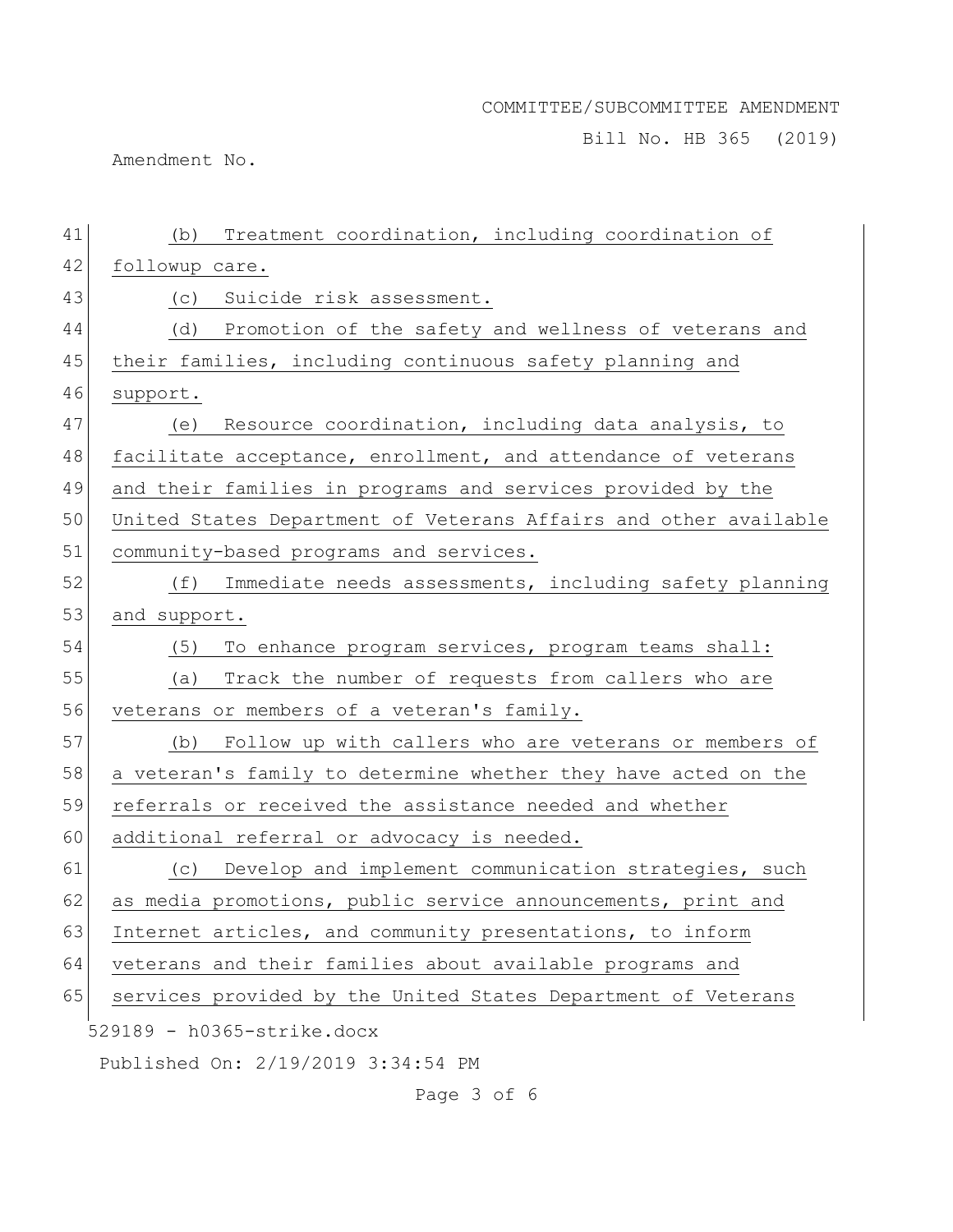Bill No. HB 365 (2019)

Amendment No.

| 66 | Affairs and other available community-based programs and         |
|----|------------------------------------------------------------------|
| 67 | services.                                                        |
| 68 | Document all calls and capture all necessary data to<br>(d)      |
| 69 | improve outreach to veterans and their families and report such  |
| 70 | data to the managing entity.                                     |
| 71 | (6) Florida 211 Network participants shall collect data on       |
| 72 | the implementation of the program and submit such data to the    |
| 73 | department in the format prescribed by the department. The       |
| 74 | department shall use such data to prepare a report for submittal |
| 75 | to the Governor, the President of the Senate, and the Speaker of |
| 76 | the House of Representatives by December 15, 2020. The report    |
| 77 | must include:                                                    |
| 78 | The number of calls received.<br>(a)                             |
| 79 | (b) Demographic information for each caller, including,          |
| 80 | but not limited to, the caller's military affiliation, the       |
| 81 | caller's veteran status, and whether the caller is receiving     |
| 82 | services provided by the United States Department of Veterans    |
| 83 | Affairs or other available community-based programs and          |
| 84 | services.                                                        |
| 85 | The nature of each call, including, but not limited<br>(C)       |
| 86 | to, the concerns prompting the call and the services requested.  |
| 87 | The outcome of each call, including, but not limited<br>(d)      |
| 88 | to, the services for which referrals were made and the           |
| 89 | organizations to which the caller was referred.                  |
| 90 | Services received as a result of each call.<br>(e)               |
|    | 529189 - h0365-strike.docx                                       |
|    | Published On: 2/19/2019 3:34:54 PM                               |

Page 4 of 6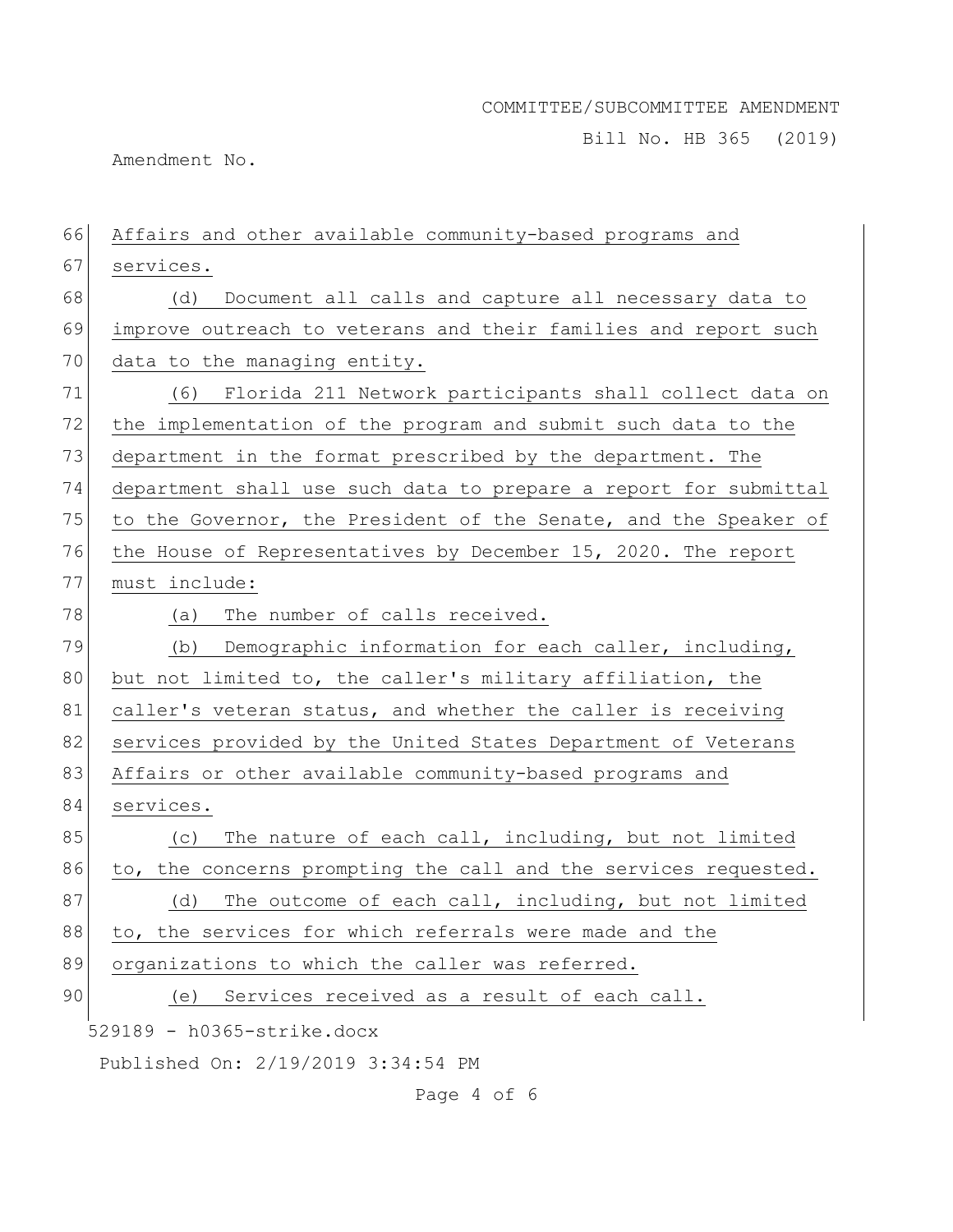Bill No. HB 365 (2019)

Amendment No.

| 91  | (f)<br>Information regarding followup by the program team,       |
|-----|------------------------------------------------------------------|
| 92  | including, but not limited to, the percentage of calls receiving |
| 93  | followup and the amount of time between initial contact and      |
| 94  | followup.                                                        |
| 95  | Information regarding the program's impact on each<br>(g)        |
| 96  | caller's quality of life and on the avoidance of negative        |
| 97  | outcomes, including arrest and suicide.                          |
| 98  | Each caller's level of satisfaction with program<br>(h)          |
| 99  | services.                                                        |
| 100 | Section 3. This act shall take effect July 1, 2019.              |
| 101 |                                                                  |
| 102 |                                                                  |
| 103 |                                                                  |
|     | I T L E A M E N D M E N T<br>т                                   |
| 104 |                                                                  |
| 105 | Remove lines 3-8 and insert:                                     |
| 106 | families; creating s. 394.9087, F.S.; allowing the Department of |
| 107 | Children and Families to establish the Florida Veterans' Care    |
| 108 | Coordination Program to provide veterans and their families with |
| 109 | behavioral health care referral and care coordination services;  |
| 110 | providing as a program requirement that the department contract  |
| 111 | with managing entities to enter into agreements with Florida 211 |
| 112 | Network participants to provide such services; providing program |
| 113 | goals; providing for the statewide delivery of specified         |
| 114 | services by program teams; requiring Florida 211 Network         |
| 115 | participants to collect program implementation data and submit   |
|     | 529189 - h0365-strike.docx                                       |

Page 5 of 6